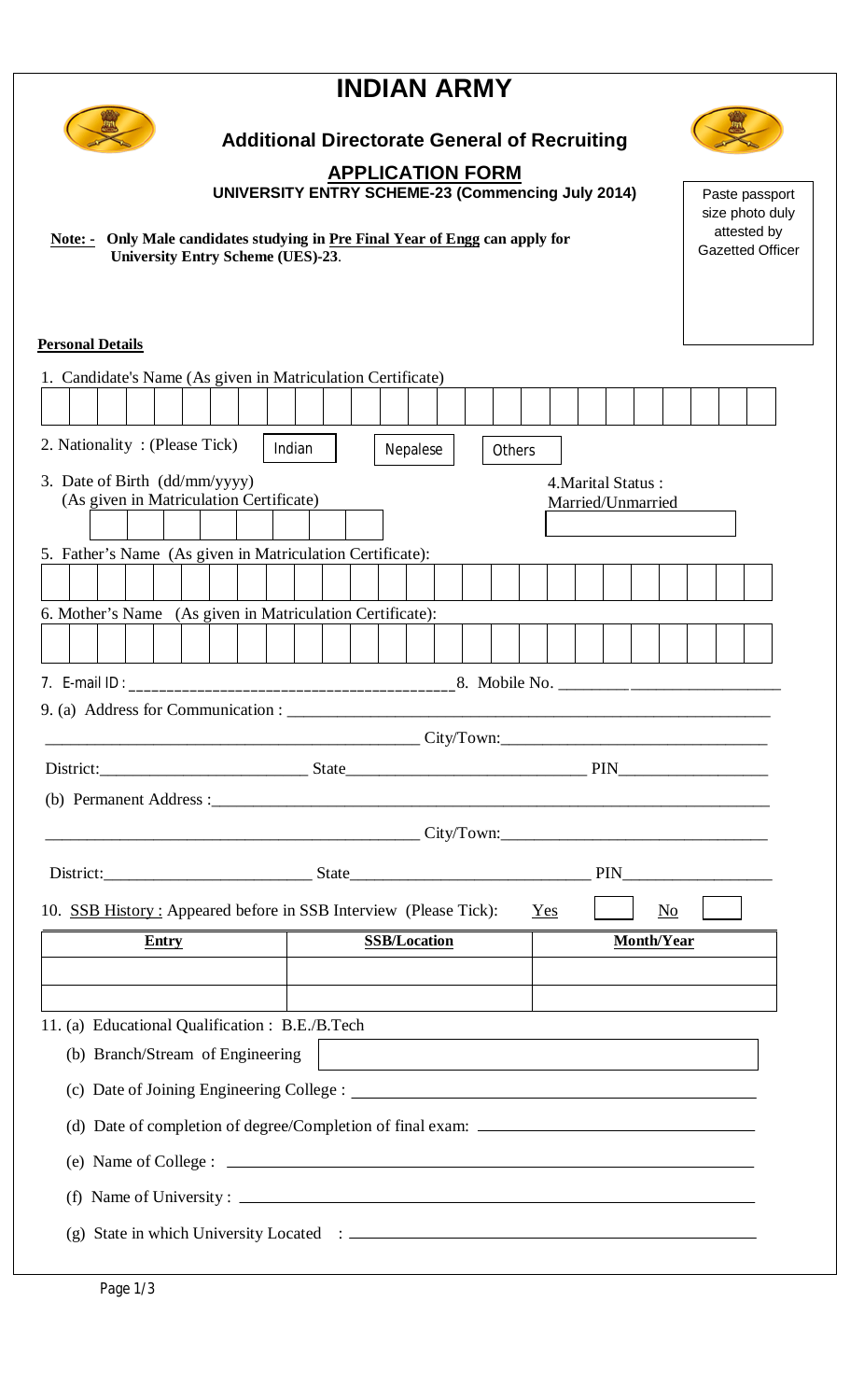#### 12. Marks/Grade Obtained (whichever applicable)

(Candidate with Diploma in Engineering should enter their aggregated marks of 3 year Diploma on the 2<sup>nd</sup> Semester boxes and enter 00 on the  $1<sup>st</sup>$  semester boxes).

| Semester/Year                                              | (If applicable)              | <b>%age of marks scored</b>   |         | <b>Cumulative %age</b><br>of marks scored | <b>CGPA</b> converted<br>to percentage as | <b>Cumulative</b><br><b>%age of Marks</b> |  |  |
|------------------------------------------------------------|------------------------------|-------------------------------|---------|-------------------------------------------|-------------------------------------------|-------------------------------------------|--|--|
|                                                            | <b>Total</b><br><b>Marks</b> | <b>Marks</b><br><b>Scored</b> | $%$ age |                                           | per university<br>rules                   | based on CGPA                             |  |  |
| $1st$ Semester                                             |                              |                               |         |                                           |                                           |                                           |  |  |
| $2nd$ Semester/1 <sup>st</sup> Year                        |                              |                               |         |                                           |                                           |                                           |  |  |
| $3rd$ Semester                                             |                              |                               |         |                                           |                                           |                                           |  |  |
| $4th$ Semester/2 <sup>nd</sup> Year                        |                              |                               |         |                                           |                                           |                                           |  |  |
| $5th$ Semester<br>(Architecture only)                      |                              |                               |         |                                           |                                           |                                           |  |  |
| $6th$ Semester/3 <sup>rd</sup> Year<br>(Architecture only) |                              |                               |         |                                           |                                           |                                           |  |  |

% of marks in Diploma final examination (for Lateral Entry Students)

**Note :-** The universities which have 'Grade Point' system, need to convert Grades into %age of marks scored. Filling of cumulative %age of marks scored based on the Cumulative Grade at the end of First Year/Third/Fourth semester (as applicable) is compulsory; failing which the application will be rejected. Lateral Entry students should enter their Diploma % against the first year % of B.E/B.Tech

| 13. | Marks Obtained in $12^{th}$ Class (PCM): | <b>Subject</b> | <b>Total Marks</b> | <b>Marks Obtained</b> |
|-----|------------------------------------------|----------------|--------------------|-----------------------|
| 14. | List of Enclosures:-                     | Physics        |                    |                       |
|     | (a)                                      | Chemistry      |                    |                       |
|     | (b)<br>(c)                               | Maths          |                    |                       |
|     | (d)                                      |                | % of Marks         |                       |

#### **Note**

1. Candidates are requested to fill the form, paste his photograph attested by a Gazetted Officer in the space provided, sign it in blue ink in the space provided and sent it along with attested copies of the required certificates to **concerned Command HQrs by post** as given in the advertisement.

2. It may be noted that depending upon the total number of applications received by this office for **UES-23 course**, Recruiting Directorate reserves the right to shortlist and to fix cut off percentage of marks for SSB interview. No representation will be entertained in this aspect.

3. Any wrong details filled in above application will lead to cancellation of the candidature and suitable action will be taken against the candidate.

#### 15. **Declaration**:

1. I have read and understood the instructions and undertake to abide by them.

2. I hereby declare that all statements made in the application are correct and true.

3. I undertake not to have any objections in the event of my final selection on allotment of any Arms/Service in the interest of the organisation.

4. I have never been debarred from appearing in any examination or UPSC and nor have I been arrested or convicted by a criminal court or involved in any other case registered by Police.

5. I undertake not to make any claim or compensation if at any stage of selection, my ineligibility is detected and my candidature is cancelled as a result thereof.

#### 6. **This is the only application submitted for UES-23 course and any duplicate application if detected at any stage, my candidature be cancelled.**

7. Any misinterpretation and wrong declaration/ concealment of information in the application will render my candidature to be cancelled and I may be debarred from this course.

8. I have never been withdrawn from NDA, IMA or OTA or any service training academy on disciplinary grounds.

9. In the eventuality of being recommended by SSB I will have no objection to be medically examined by board of Male/Female doctors, provided a lady medical officer is present (applicable only to lady cadets)

10. I undertake to be debarred & my candidature be cancelled, if at any stage of selection I indulge in any violation of local orders concerning discipline aspects.

11. I undertake to join any other parallel entry i.e. from UES to SSC (T), subject to availability of vacancies and agree to the terms and conditions of that entry. (Applicable only for UES Entry).

12. I undertake not to marry till I complete the full training at the training academy, in case inducted. I also understand that in case of my final selection, my appointment will be provisional subject to satisfactory police and educational verification.

13. In case of resignation from Academy, cost of training will be paid by me

14. This application is accepted provisionally subject to meeting eligibility criteria.

Place:

Date: Signature of Applicant